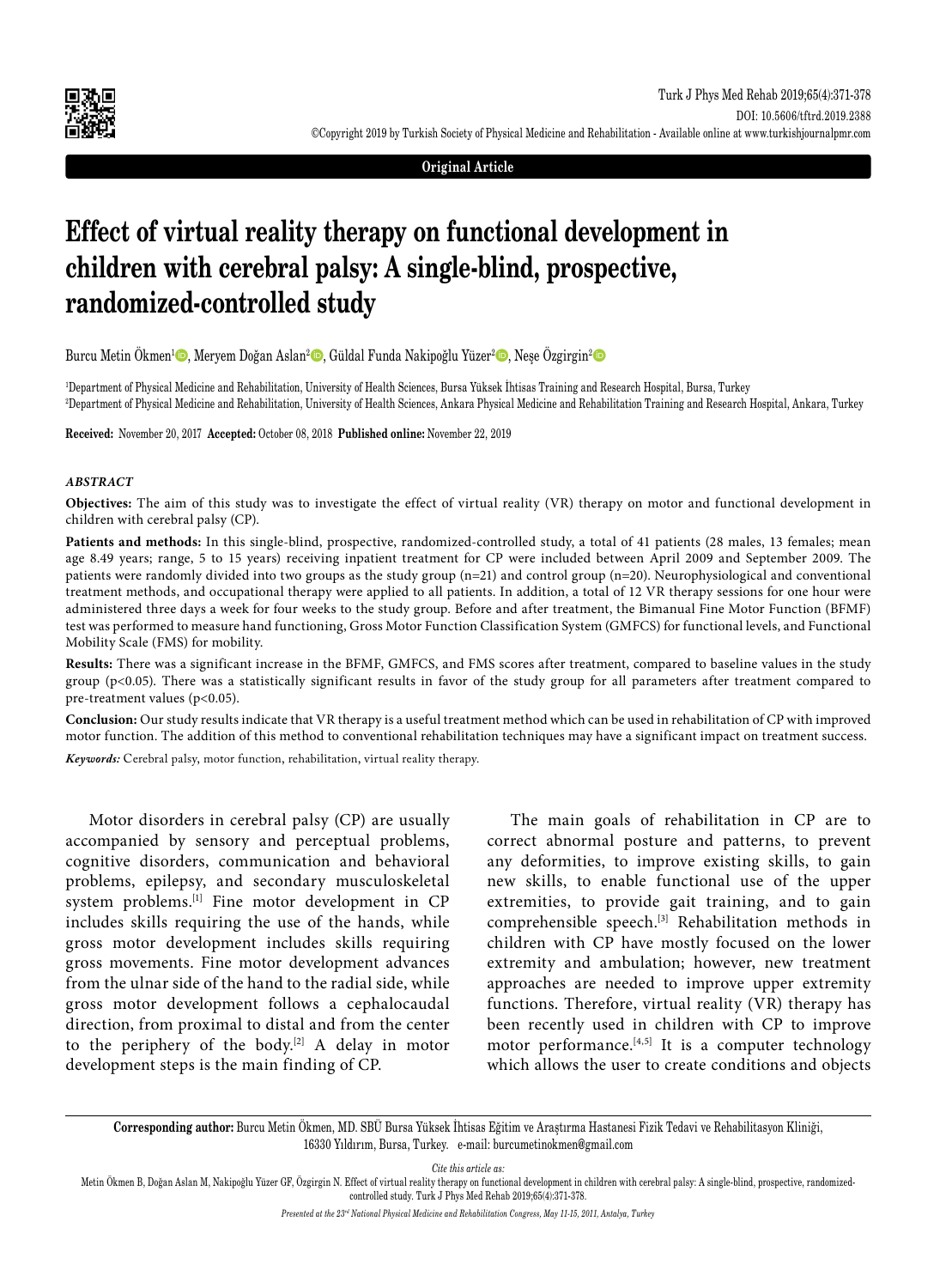in a virtual environment.<sup>[6,7]</sup> It creates an exercise environment which can be applied through positive visual and sensory feedback and can be used fully and systematically for individual study during motor learning in many environments that seem almost natural.[8,9] The VR also provides three-dimensional spatial consistency between the degree of movement in the real world setting and the degree of movement seen on the computer screen. Such spatial presentation enables visual feedback related to performance and guidance information which is critical for motor learning in children with CP.[7,8]

The VR provides significant gains in functional motor skills by increasing cortical reorganization and neuroplastic changes.<sup>[9]</sup> The biofeedback during VR therapy is multimodal, as it uses sensory and cognitive functions simultaneously, and it is also entertaining, interesting, motivating, and easy to understand.[10] Virtual reality therapy has a high rehabilitation potential. It enables adaptation to the real world. Computers have endless patience and consistency, and many things which seem to be impossible to perform in the real world can be performed in a computer environment.<sup>[11]</sup>

Eligible patients for VR therapy are those having lack of any visual or auditory problems, adequate cognitive function, adequate cooperation and motivation, lack of any significant joint contracture that would prevent the exercises, and lack of severe spasticity.[9] Virtual reality therapy can be used in many fields such as posture and balance rehabilitation, motor rehabilitation in hemiplegia and CP, rehabilitation of spinal cord injuries, cognitive rehabilitation, autism, panic attack and phobia treatment, attention deficit syndrome and pain treatment, fetal alcohol syndrome, and the treatment of visual disorders such as amblyopia and sensory auditory disturbances.<sup>[11,12]</sup>

In the present study, we aimed to evaluate the effect of VR therapy on functional development in children with CP.

#### **PATIENTS AND METHODS**

This single-blind, prospective, randomizedcontrolled study was conducted at Ankara Physical Therapy and Rehabilitation Training and Research Hospital between April 2009 and September 2009. Initially, a total of 60 CP patients who were under inpatient treatment in the rehabilitation program were screened for eligibility. *Inclusion criteria were as follows: (i)* age between 5 and 15 years, *(ii)* being able to cooperate and being motivated, and *(iii)* having sitting balance and normal upper extremity passive



**Figure 1.** Study flow chart.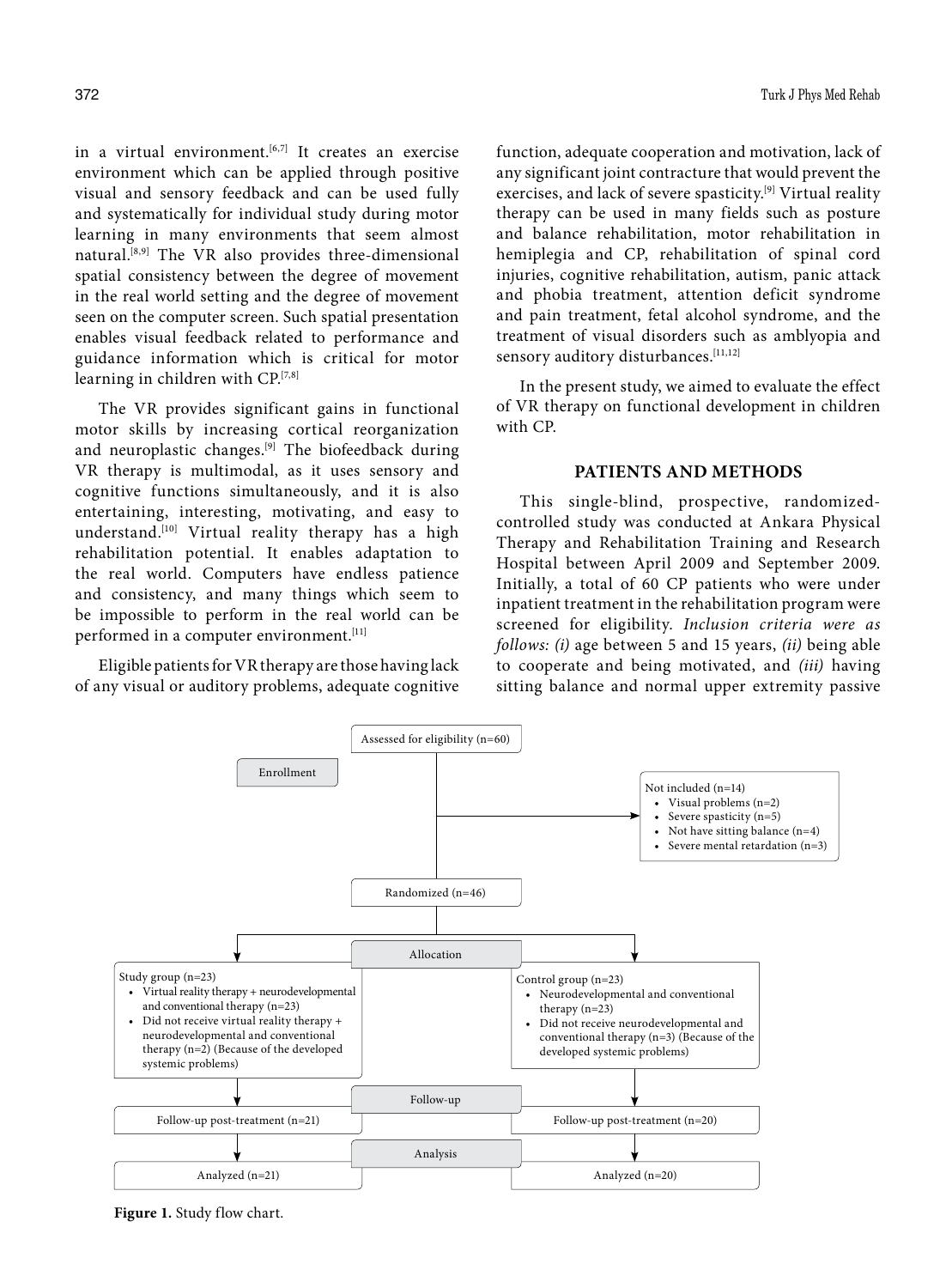range of motion (PROM) (i.e., patients without limitation of shoulder, elbow and wrist range of motion). *Exclusion criteria were as follows: (i)* having visual or auditory problems, *(ii)* having severe spasticity (an Ashworth spasticity score of 4 in any upper or lower extremities), *(iii)* having severe mental retardation, *(iv)* having prior surgery for spasticity within the past three months, *(v)* having botulinum toxin injection within the past three months. Among 46 eligible patients, a total of 41 patients (28 males, 13 females; mean age 8.49 years; range, 5 to 15 years) who completed the study were included. A written informed consent was obtained from each parent. The study protocol was approved by the Ankara Physical Therapy and Rehabilitation Training and Research Hospital Local Ethics Committee. The study was conducted in accordance with the principles of the Declaration of Helsinki.

Data including age, sex, and etiological factors (prenatal, natal, postnatal) were recorded for all patients on admission. A detailed physical and neurological examination was performed, and the type of CP was identified. The Ashworth scale<sup>[13]</sup> was used to evaluate spasticity in the upper and lower extremities. The manual functions were evaluated using the Bimanual Fine Motor Function (BFMF) test,<sup>[14]</sup> functional level by the Gross Motor Function Classification System (GMFCS),<sup>[15]</sup> and mobility by the Functional Mobility Scale (FMS)<sup>[16]</sup> before and after treatment.

## **Randomization**

The patients were randomly divided into two groups using a random number table. Group 1 (study group, n=21) received neurophysiological, conventional

treatment methods, occupational therapy, and VT therapy. Group 2 (control group) (n=20) received neurophysiological, conventional treatment methods, and occupational therapy. The study flow chart is shown in Figure 1.

#### **Interventions**

All patients received neurophysiological and conventional treatment methods five times a day by a physiotherapist. Occupational therapy was administered to all patients by the hospital's occupational therapist. In addition to these treatments, the study group also played with the Sony PlayStation 2 EyeToy for an hour three days a week for four weeks for a total of 12 sessions (1-hour sessions).

*The EyeToy Game System:* The commercial EyeToy Game VT System (Sony Computer Entertainment Inc., London, UK) consists of a camera, a 37-inch TV, EyeToy Game CD and PlayStation 2. The children are able to see themselves on the television screen with this system thanks to the camera and therefore to interact more easily with the virtual objects and events. The games are presented in a random manner without any particular order. In our study, patients attempted to play sports games (basketball, swimming, tennis, etc.) in the EyeToy game system by watching themselves on the television screen and moving their hands and feet in the sitting position in front of the television (Figures 2 and 3).

#### **Statistical analysis**

The post-hoc power analysis was performed using the G\*Power version 3.1.9.2 software (Heinrich-Heine-Universität Düsseldorf, Düsseldorf, Germany). The GMFCS post-treatment values were found to have an

**Figure 2.** An image of application of virtual reality system from the side view.

**Figure 3.** An image of application of virtual reality system from the back view.



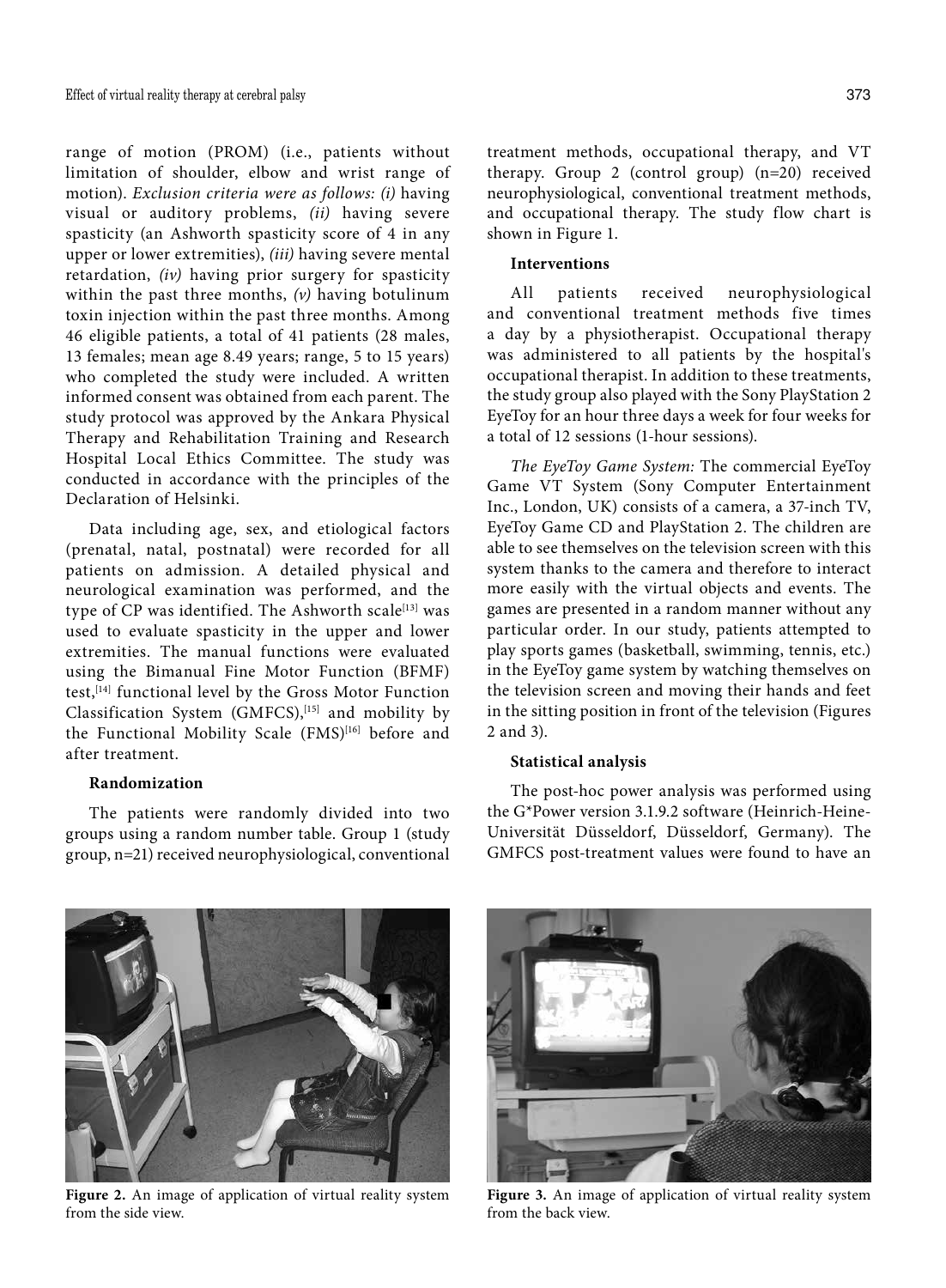|                                                | Study group $(n=21)$ |                  | Control group (n=20) |                |                  |               |       |
|------------------------------------------------|----------------------|------------------|----------------------|----------------|------------------|---------------|-------|
|                                                | $\mathbf n$          | %                | $Mean \pm SD$        | $\mathbf n$    | %                | Mean±SD       | p     |
| Age (year)                                     |                      |                  | $8.8 \pm 2.5$        |                |                  | $8.2 \pm 1.8$ | 0.342 |
| Sex                                            |                      |                  |                      |                |                  |               | 0.824 |
| Male                                           | 14                   |                  |                      | 14             |                  |               |       |
| Female                                         | 7                    |                  |                      | 6              |                  |               |       |
| Inpatient treatment duration (days)            |                      |                  | 49.9±13.4            |                |                  | 49.2±12.7     | 0.863 |
| Upper extremity                                |                      |                  |                      |                |                  |               | 0.574 |
| Normal                                         | 9                    | 42.9             |                      | 10             | 50               |               |       |
| Ashworth 1                                     | 8                    | 38.1             |                      | 6              | 50               |               |       |
| Ashworth 2                                     | $\overline{c}$       | 9.5              |                      | 4              | 20               |               |       |
| Ashworth 3                                     | $\overline{2}$       | 9.5              |                      | $\mathbf{0}$   | $\boldsymbol{0}$ |               |       |
| Lower extremity                                |                      |                  |                      |                |                  |               | 0.165 |
| Normal                                         | 5                    | 23.8             |                      | 5              | 25               |               |       |
| Ashworth 1                                     | 6                    | 28.6             |                      | 9              | 45               |               |       |
| Ashworth 2                                     | 5                    | 23.8             |                      | 6              | 30               |               |       |
| Ashworth 3                                     | 5                    | 23.8             |                      | $\Omega$       | $\boldsymbol{0}$ |               |       |
| CP type according to muscle tone               |                      |                  |                      |                |                  |               | 0.367 |
| Spastic                                        | 20                   | 95.2             |                      | 19             | 95.0             |               |       |
| Dyskinetic athetoid                            | 1                    | 4.8              |                      |                | $\bf{0}$         |               |       |
| Mixed                                          |                      | $\boldsymbol{0}$ |                      | 1              | 5                |               |       |
| CP type according to affected part of the body |                      |                  |                      |                |                  |               | 0.143 |
| Diplegia                                       | 15                   | 71.4             |                      | 12             | 60               |               |       |
| Quadriplegia                                   | 5                    | 23.8             |                      | $\overline{4}$ | 20               |               |       |
| Triplegia                                      | 1                    | 4.8              |                      |                | $\boldsymbol{0}$ |               |       |
| Hemiplegia                                     |                      | $\boldsymbol{0}$ |                      | 4              | 20               |               |       |

**Table 1.** Demographic and clinical characteristics of patients

SD: Standard deviation; CP: Cerebral palsy; Independent samples t-test, chi-square test, and Fisher's exact test were used; p<0.05 statistically significant.

effect size of 1.195. The study power was calculated as 0.96 for  $\alpha$ =0.05 with a sample size of 21 in the study group and of 20 in the control group.

Statistical analysis was performed using the SPSS version 15.0 software (SPSS Inc., Chicago, IL, USA). Descriptive data were expressed in mean ± standard deviation (SD), median (min-max), or number and frequency. Categorical comparisons were performed using the chi-square and Fisherʹs exact tests. Normal distribution of the data was analyzed using the Shapiro-Wilk test. For normally distributed data, independent samples t-test was used for inter-group

**Table 2.** Comparison of pre- and post-treatment values within the groups and between the groups

|                      |                | Study group $(n=21)$ |        | Control group $(n=20)$ |          |  |
|----------------------|----------------|----------------------|--------|------------------------|----------|--|
|                      | Median         | Min-Max              | Median | Min-Max                |          |  |
| BFMF pre-treatment   | 3              | $2 - 4$              | 2.5    | $2 - 4$                | 0.236    |  |
| BFMF post-treatment  | 2              | $1 - 3$              | 2.5    | $2 - 4$                | $0.001*$ |  |
| $\mathcal{P}$        |                | $< 0.001*$           |        | 0.317                  |          |  |
| GMFCS pre-treatment  | 3              | $2 - 4$              | 3      | $2 - 4$                | 0.434    |  |
| GMFCS post-treatment | 3              | $2 - 4$              | 3      | $2 - 4$                | 0.673    |  |
| p                    |                | $0.005*$             |        | 0.157                  |          |  |
| FMS pre-treatment    | $\overline{2}$ | $1-5$                | 3      | $1-5$                  | 0.395    |  |
| FMS post-treatment   | 2.5            | $1-5$                | 3      | $1-5$                  | 0.676    |  |
| p                    |                | $0.002*$             |        | 0.336                  |          |  |

Min-Minimum; Max: Maximum; BFMF: Bimanual fine motor function; GMFCS: Gross motor function classification system levels; FMS: Functional mobility scale; Wilcoxon test was used for intragroup analysis and Mann Whitney U test was used for intergroup analysis (shown in bold);  $*$  p<0.05 was assumed to be significant.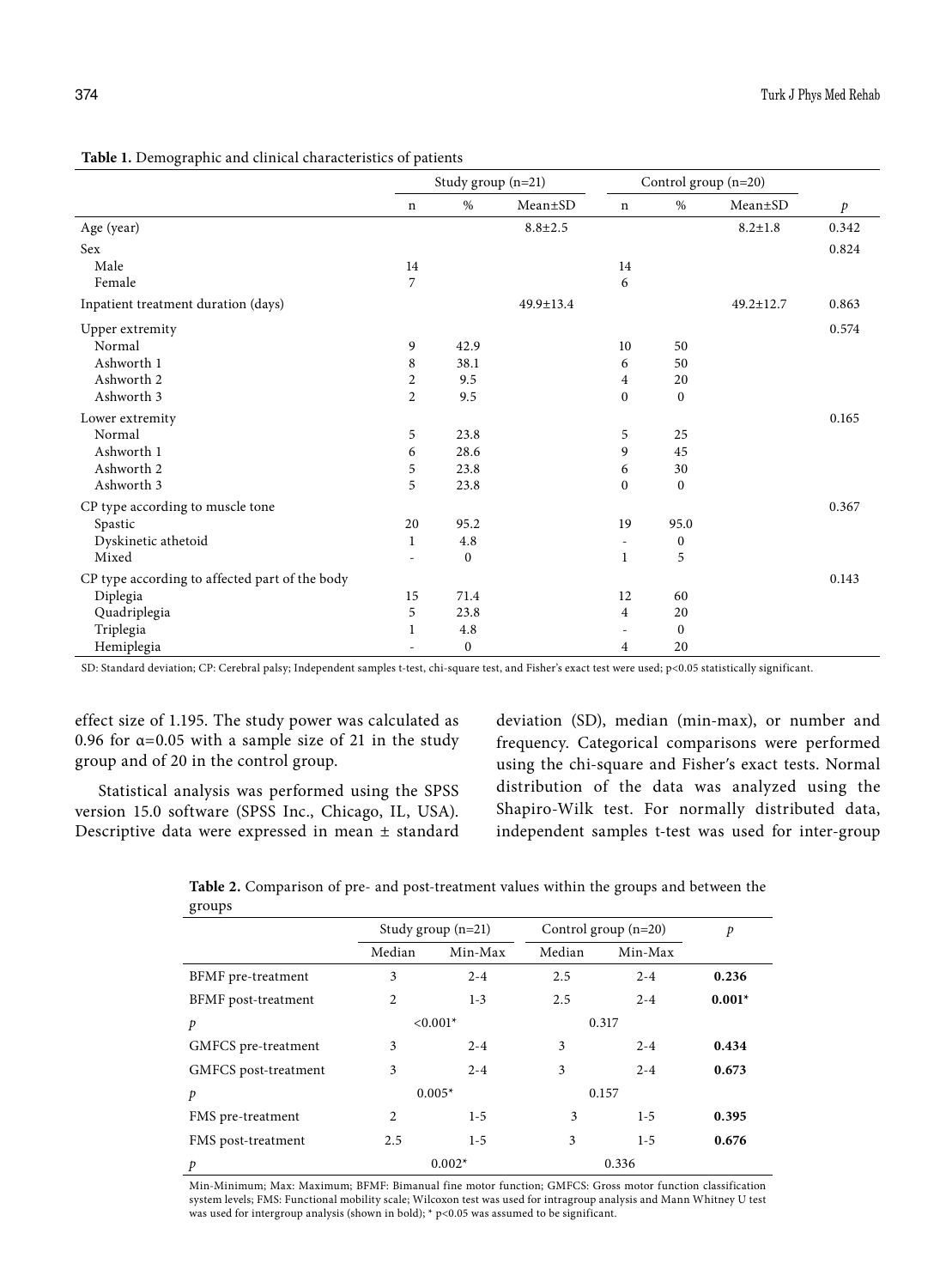Effect of virtual reality therapy at cerebral palsy 375



**Figure 4.** Graphs of pre- and post-treatment values according to groups. GMFCS: Gross motor function classification system levels; FMS: Functional mobility scale; BFMF: Bimanual fine motor function.

comparisons and paired sample test was used for intra-group comparisons. Non-parametric tests were used to examine parameters (Wilcoxon test for intragroup analysis and Mann-Whitney U test for intergroup analysis). A *p* value of 0.05 was considered statistically significant.

## **RESULTS**

Demographic and clinical characteristics of the patients and controls including age, sex, inpatient treatment duration, upper and lower extremity spasticity, and type of CP according to the muscle tone disorder and the affected part of the body are shown in Table 1. There was no statistically significant difference in the demographic and clinical characteristics between the two groups (p>0.05) (Table 1).

In addition, there was no statistically significant difference between the study and control groups in terms of the BFMF, GMFCS and FMS scores (p>0.05) before treatment. However, we found a statistically significant increase in the post-treatment BFMF, GMFCS, and FMS scores, compared to the pre-treatment values, in the study group  $(p<0.05)$ (Table 2; Figure 4). On the other hand, there was no statistically significant difference in the post-treatment



Min-Minimum; Max: Maximum; BFMF: Bimanual fine motor function; GMFCS: Gross motor function classification system levels; FMS: Functional mobility scale; Mann Whitney U test was used for intergroup analysis; \* p<0.05 statistically significant.



**Figure 5.** Graphs of the difference in scores according to groups.

GMFCS: Gross motor function classification system levels; FMS: Functional mobility scale; BFMF: Bimanual fine motor function.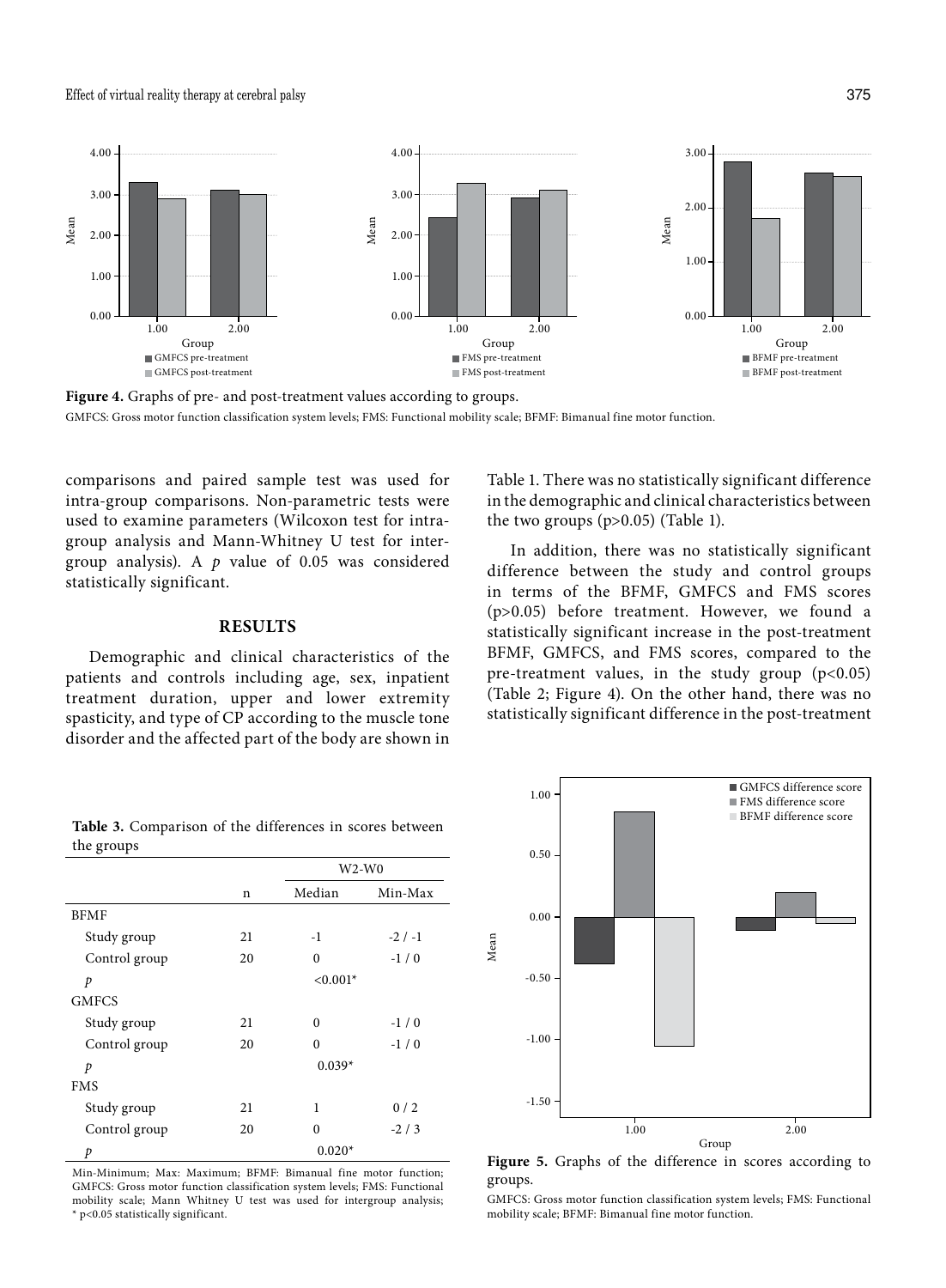values compared to the pre-treatment values in the control group (p>0.05) (Table 2). For the comparison of post-treatment values between the groups, there was a statistically significant difference in the BFMF scores in favor of the study group ( $p<0.05$ ), while there was no statistically significant difference in the other variables (p>0.05) (Table 2). Inter-group comparison showed statistically significant superior results in the study group for all variables after treatment (p<0.05) (Table 3; Figure 5).

## **DISCUSSION**

In the present study, we investigated the effect of VR therapy on functional development in children with CP. Our study results showed that there was a significant improvement in the function and mobility in the CP patients receiving VR therapy.

Virtual reality therapy is a rehabilitation technique which has been attempted in recent years and mostly targets the upper extremity. It has been postulated to have the potential to improve hand-eye coordination and skill-requiring daily living activities, by increasing sensory and cognitive performance and enabling the functional use of the upper extremities for the child.<sup>[9]</sup> In a case report, You et al.<sup>[9]</sup> reported that VR therapy was associated with significant gains in motor skills by increasing cortical reorganization and neuroplastic changes in an eight-year-old child with hemiparetic CP. Children can be encouraged to exercise, while having fun in VT with this treatment, and more prominent results can be obtained.

There are few studies in the literature evaluating the effect of VR therapy on upper extremity function in children with CP.<sup>[10,17-20]</sup> Chen et al.<sup>[17]</sup> used VR therapy in their study in four spastic children with CP. The evaluation was performed with reaching for objects and the Peabody Developmental Motor Scales-Second Edition tests. They observed a favorable functional development in children with normal cognition and good cooperation and reported that effectiveness of this treatment was also maintained afterwards. Reid<sup>[10]</sup> also applied VR playing-based intervention therapy in three children in 90-min sessions twice a week for four weeks. They evaluated the patients using the Canadian Occupational Performance Measure (COPM). Group scores on the COPM indicated clinically significant changes in self-efficacy for all children. Two of the patients demonstrated the highest changes in both perceived performance abilities and satisfaction with performance in terms of the task-specific domains. Qualitative comments from the patients revealed a high degree of motivation, interest, and pleasure. The results of our study are consistent with those reported by Chen et al.<sup>[17]</sup> and Reid.<sup>[10]</sup> As one of the advantages, our study has a larger sample size with a control group.

In their study, Frascarelli et al.<sup>[18]</sup> used a robotmediated therapy similar to the method we used in our study and found robotic treatment to be a beneficial treatment using the Melbourne and Fugl-Meyer scales in 12 children with upper extremity problems aged three to 15 years. Fasoli et al.<sup>[19]</sup> also used upper extremity robotic therapy for 13 hemiplegic children aged eight to 12 years. They used the Quality of Upper Extremity Skills Test and Fugl-Meyer scales for the evaluation and found that robotic treatment may provide new opportunities in children with CP in terms of improvement of upper extremity coordination and functioning. Qiu et al.<sup>[20]</sup> also evaluated two children with CP aged seven and 10 years using the Melbourne Assessment of Unilateral Upper Limb Function after the administration of robot-assisted virtual rehabilitation during one-hour session three days a week for a total of three weeks. The authors found improved upper extremity functions and concluded that the combination of robotic treatmentenhanced VR therapy was a useful and practical method. Although not as comprehensive as our study, all these studies demonstrate that similar treatment methods applied to upper extremities are beneficial, as assessed by different measurement methods. These studies also show that combined treatment methods would be on the agenda in the near future. In our study, we found an improvement in the BFMF scores in both groups. We also observed a statistically significant improvement in the post-treatment values compared to baseline values in the study group. Of note, we are unable to find any study in the literature evaluating the effect of VR therapy on the upper extremities with BFMF.

Although the aim of our study was to improve the upper extremity motor function, we used the GMFCS test to identify whether VT therapy had a positive effect on the patient and whether it affected gross motor functions including sitting and holding a handheld accessory support or bodysupporting walking aids, and changing location. In a review including 34 studies, Clutterbuck et al.<sup>[21]</sup> evaluated the effects of active exercise on children with CP and concluded that active, performancefocused exercise with variable practice opportunities improved gross motor function in CP. In another study, de Paula et al.<sup>[22]</sup> investigated the effects of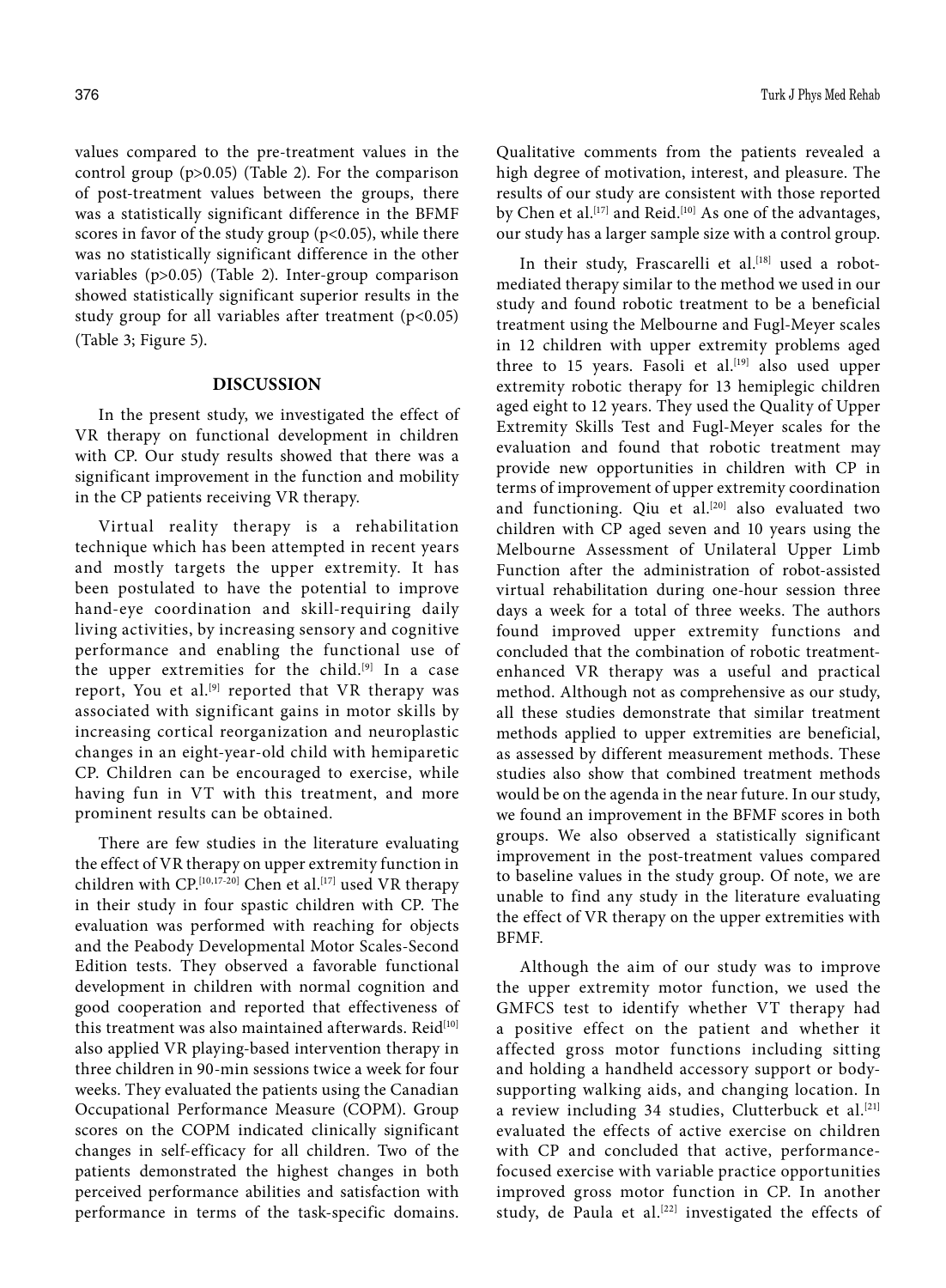VT therapy on motor function in 25 children with CP using mobile phone games. The authors found a statistically significant improvement in motor development in the study group, compared to the control group, and reported that such games would present new possibilities in the field of rehabilitation. In addition, Massetti et al.<sup>[23]</sup> reviewed 10 studies to examine the effects of VT therapy on motor function and they concluded that VR therapy provided benefits in motor function and improvements in motor learning with skill transfer to real-life setting by means of VT in children with CP. Similarly, we found statistically significant superior results in the study group in terms of motor function with GMFCS after treatment. We believe that VR therapy directed toward lower extremities would be beneficial in children with CP, as it enables children to exercise while having fun with increased patient compliance to the treatment.

To the best of our knowledge, the present study is the first largest-scale study including a control group to investigate the effect of VR therapy on motor and functional development in children with CP. We believe that VT therapy is a treatment method which can make a positive contribution to motor function in children with CP and that children with CP are able to be motivated and have fun with this method with voluntary exercises.

In a review of 11 studies on VR therapy, Snider and Majnemer<sup>[24]</sup> analyzed the quality of the study methods using suitable scales and concluded that VR had potential benefits for children with CP and that it particularly had a positive effect on personal factors such as motivation, volition, and interest. Golomb et al.<sup>[25]</sup> used VT video game telerehabilitation therapy via a glove with sensors and found improved hand function, better finger range of motion, increased radial BMD in the plegic arm, and widening activation in the brain motor circuitry in the post-treatment functional magnetic resonance imaging scans in three children with hemiplegic type CP aged 13 to 15 years, who suffered from severe hemiplegia and spasticity. The authors concluded that VR therapy could be effective even in difficult-to-treat patients who were often excluded from clinical studies. Furthermore, Levin et al.<sup>[26]</sup> reported that VR therapy was a very innovative and potentially effective technology which could be used for the evaluation and as a treatment method for the rehabilitation of adults and children, and that much better rehabilitation results could be obtained with the contribution of VR, compared to conventional

approaches. Our results also support the conclusions of Levin et al.<sup>[26]</sup> who reported that future studies were required to identify whether motor gains and functional improvements obtained through VR could be transferred to the real-world setting. Based on the feedback we obtained from the family members of children with CP, we believe that these patients are able to transfer these gains to their daily lives. However, whether the functional improvement can be maintained in the long-term is still unclear. Further long-term studies would be valuable to evaluate the persistence of the effect of VR therapy. Of note, the PlayStation EyeToy game which we used in our study is inexpensive upon considering the treatment costs, and it is a tool that the families can readily obtain. Patients can also use this treatment method at their home which enables them to perform the exercises in a voluntary, regular, and systematic manner.

The lack of long-term follow-up results is the limitation of this study.

In conclusion, our study results suggest that VR therapy is a useful treatment method which can be used in rehabilitation of CP with improved motor function. The addition of this method to conventional rehabilitation techniques may have a significant impact on treatment success.

## **Declaration of conflicting interests**

The authors declared no conflicts of interest with respect to the authorship and/or publication of this article.

#### **Funding**

The authors received no financial support for the research and/or authorship of this article.

## **REFERENCES**

- 1. Rosenbaum P, Paneth N, Leviton A, Goldstein M, Bax M, Damiano D, et al. A report: the definition and classification of cerebral palsy April 2006. Dev Med Child Neurol Suppl 2007;109:8-14.
- 2. Pellegrino L, Dormans JP. Making the diagnosis of cerebral palsy. In: Dormans JP, Pellegrino L, editors. Caring for Children with Cerebral Palsy. Baltimore: Paul H. Brookes Publishing Co.; 1998. p. 31-55.
- 3. Stempien LM, Gaebler-Spira D. Rehabilitation of children an adults with cerebral palsy. In: Braddom RL, editor. Physical Medicine and Rehabilitation. 2nd ed. Philadelphia: WB Saunders; 2000. p. 1191-212.
- 4. Reid D. The use of virtual reality to improve upper ekstremity efficiency skills in children with cerebral palsy: a pilot study. Tech Disabil 2002;14:53-61.
- 5. Reid D. Virtual reality and the person-environment experience. Cyberpsychol Behav 2002;5:559-64.
- 6. Wilson PN, Foreman N, Stanton D. Virtual reality, disability and rehabilitation. Disabil Rehabil 1997;19:213-20.